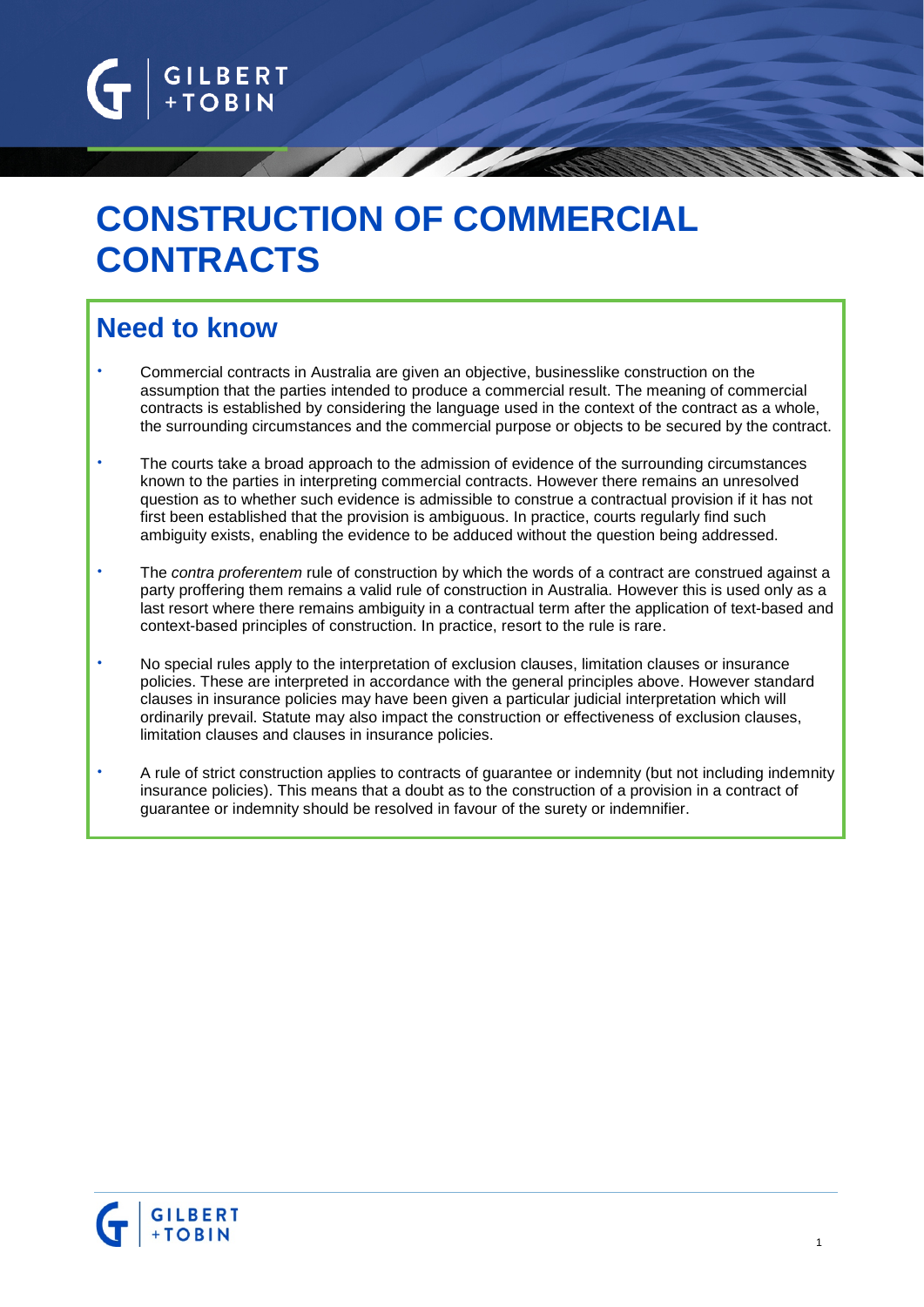#### **1 How are commercial contracts construed in Australia?**

The principles relating to the construction or interpretation of commercial contracts in Australia have been stated and re-stated in a number of High Court cases, most recently in *Electricity Generation Corporation v Woodside Energy Ltd* [2014] HCA 7; (2014) 251 CLR 640 (**Woodside**) and *Mount Bruce Mining Pty Ltd v Wright Prospecting Pty Ltd* [2015] HCA 37; (2015) 256 CLR 104 (**Mount Bruce**).

In short, the rights and liabilities of parties under contracts in Australia are determined *objectively* by reference to the contract's *text*, *context* (meaning the entire text of the contract as well as any contract, document or statutory provision referred to in the text of the contract) and *purpose*.

An exposition of these principles of interpretation can be drawn from *Woodside* and *Mount Bruce*, and from earlier High Court cases cited with approval in those cases (including *Toll (FGCT) Pty Ltd v Alphapharm Pty Ltd* [2004] HCA 52; 219 CLR 165, *Pacific Carriers Ltd v BNP Paribas* [2004] HCA 35; 218 CLR 451 and *International Air Transport Association v Ansett Australia Holdings Limited* [2008] HCA 3; (2008) 234 CLR 151) as follows:

- an objective approach is adopted in determining the rights and liabilities of parties to a contract. It is not the subjective beliefs or understandings of the parties about their rights and liabilities that govern their contractual relations;
- references to the common intention of the parties to a contract are to be understood as referring to what a reasonable person would understand by the language in which the parties have expressed their agreement;
- the meaning of the terms of a *commercial* contract is to be determined by what a reasonable *businessperson* would have understood those terms to mean;
- establishing that meaning will require consideration of:
	- the language used by the parties;
	- the surrounding circumstances known to them; and
	- the commercial purpose or objects to be secured by the contract;
- appreciation of the commercial purpose or objects is facilitated by an understanding of:
	- the genesis of the transaction;
	- the background;
	- the context; and
	- the market in which the parties are operating;
- unless a contrary intention is indicated, a court is entitled to approach the task of giving a commercial contract a businesslike interpretation on the assumption that the parties intended to produce a commercial result; and
- a commercial contract is to be construed so as to avoid it making commercial nonsense or working commercial inconvenience.

These same principles of construction will also apply when a commercial agreement is embodied in a deed rather than merely in a contract: *MBF Investments Pty Ltd v Nolan* [2011] VSCA 114.

## **2 Contra proferentem rule**

The *contra proferentem* rule of construction provides that the words of an instrument should be taken most strongly against the party proffering them: see *Wilkie v Gordian Runoff Ltd* [2005] HCA 17; 221 CLR 522.

This rule was of considerable historic importance, particularly in the interpretation of exclusion clauses. However, while the rule remains able to be applied to *any* contractual term in appropriate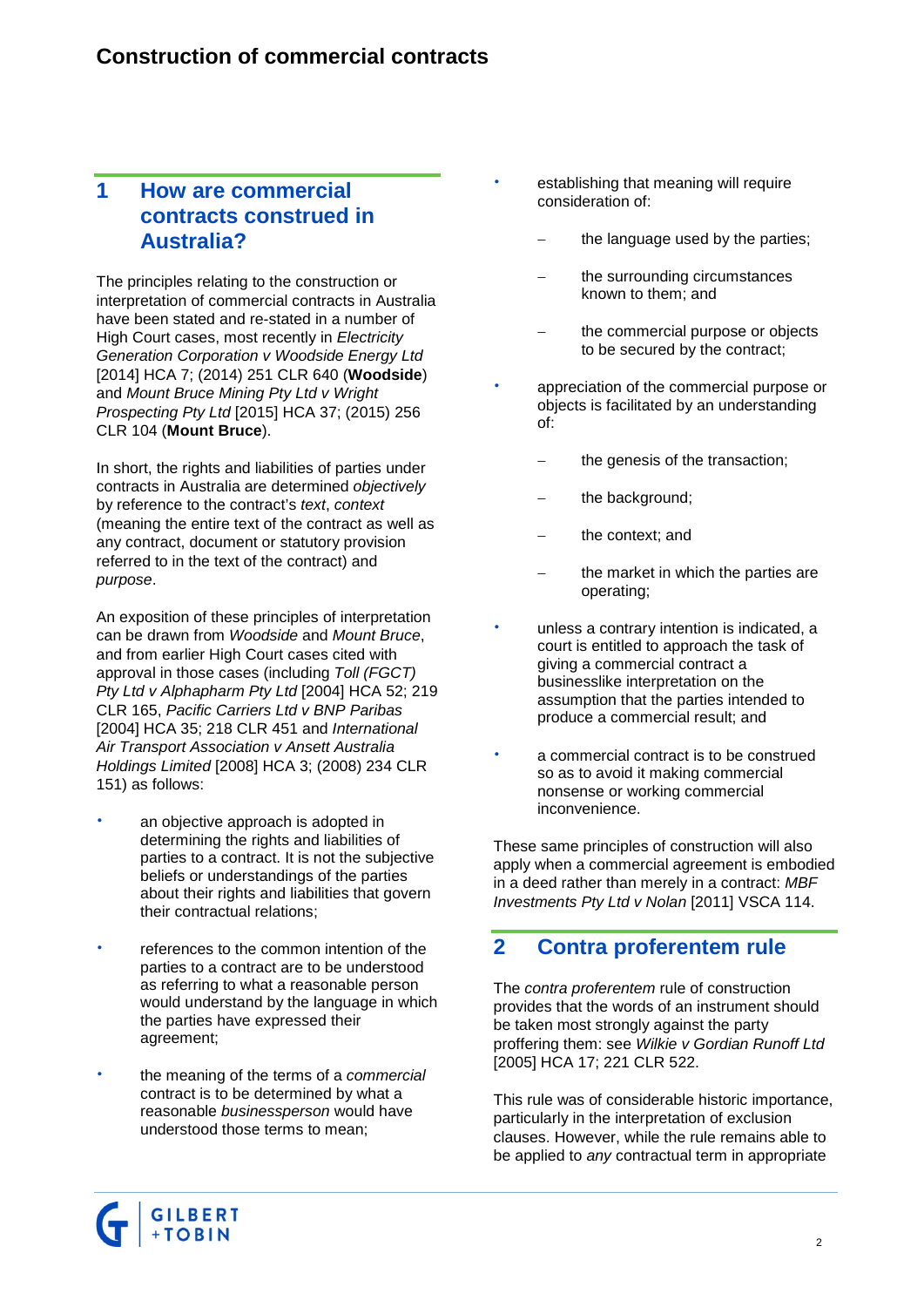cases, it is now well settled, certainly outside the area of contracts of guarantee (dealt with in section 5 below), that the rule is one of last resort, applying only when ambiguity remains after all other avenues of construction have been exhausted: *Beefeater Sales International Pty Ltd v MIS Funding No 1 Pty Ltd* [2016] NSWCA 217; see also *Chubb Insurance Company of Australia Limited v Robinson* [2016] FCAFC 17and *GL Nederland (Asia) Pty Ltd v Expertise Events Pty Ltd* [1999] NSWCA 62.

In practice, the courts rarely resort to the contra proferentem rule and prefer to resolve questions of interpretation by the application of ordinary principles: see eg *Finch v Telstra Super Pty Ltd* [2010] HCA 36; (2010) 242 CLR 254 and *Wilkie v Gordian Runoff Ltd* [2005] HCA 17; 221 CLR 522.

Nonetheless the rule may still be applied in appropriate cases: see eg *JP Morgan Australia Ltd v Consolidated Minerals Pty Ltd* [2011] NSWCA 3. The parties can contract out of the contra proferentem rule: *G L Nederland (Asia) Pty Ltd v Expertise Events Pty Ltd* [1999] NSWCA 62. Some difficulties with the scope and application of the rule are further considered in *North v Marina* [2003] NSWSC 64.

#### **3 Construction of exclusion clauses and limitation clauses**

The general rules of construction set out above apply to exclusion clauses: *Selected Seeds Pty Ltd v QBEMM Pty Limited* [2010] HCA 37; (2010) 242 CLR 336.

In the leading case of *Darlington Futures Ltd v Delco Australia Pty Ltd* [1986] HCA 82; (1986) 161 CLR 500 the High Court held that "the interpretation of an exclusion clause is to be determined by construing the clause according to its natural and ordinary meaning, read in the light of the contract as a whole, thereby giving due weight to the context in which the clause appears including the nature and object of the contract, and, where appropriate, construing the clause contra proferentem in case of ambiguity."

The same principles apply to the construction of limitation clauses: *Darlington Futures Ltd v Delco*  *Australia Pty Ltd* [1986] HCA 82; (1986) 161 CLR 500 at [16].

The effectiveness of exclusion or limitation clauses may be impacted by statute. Most notably, clauses which purport to exclude *all* liability for breaches of statutory prohibitions on misleading or deceptive conduct have been held to be ineffective for public policy reasons: *Henjo Investments Pty Ltd v Collins Marrickville Pty Ltd (No 1)* (1988) 39 FCR 546.

However it is still an open question whether the same approach will apply to clauses which seek to *limit* but not exclude such liability: see *Omega Air Inc v CAE Australia Pty Ltd* [2015] NSWSC 802 and the cases cited at [31]; cf *Olivaylle Pty Ltd v Flottweg GMBH & Co KGAA (No 4)* [2009] FCA 522.

#### **4 Construction of insurance contracts**

The general rules of construction set out above also apply to insurance contracts. These are commercial contracts and should be given a businesslike interpretation: *CGU Insurance Ltd v Porthouse* [2008] HCA 30; (2008) 235 CLR 103; *Chubb Insurance Company of Australia Ltd v Robinson* [2016] FCAFC 17; *Todd v Alterra at Lloyds Ltd* [2016] FCAFC 15; *Allianz Australia Insurance Ltd v Inglis* [2016] WASCA 25.

However, particular phrases or clauses which appear in standard form in insurance policies have often been given a particular judicial interpretation. That interpretation will ordinarily prevail, unless the policy provides otherwise.

For example, a condition requiring that an insured "take reasonable precautions" may be read down as requiring only that the insured avoid recklessness: *Legal & General Insurance Australia Ltd v Eather* (1986) 6 NSWLR 390; *Horsell International Pty Ltd v Divetwo Pty Ltd* [2013] NSWCA 368.

Further, the parties contractual obligations may be impacted by statute (eg the *Insurance Contracts Act 1984* (Cth), which cannot be contracted out of: see s 52).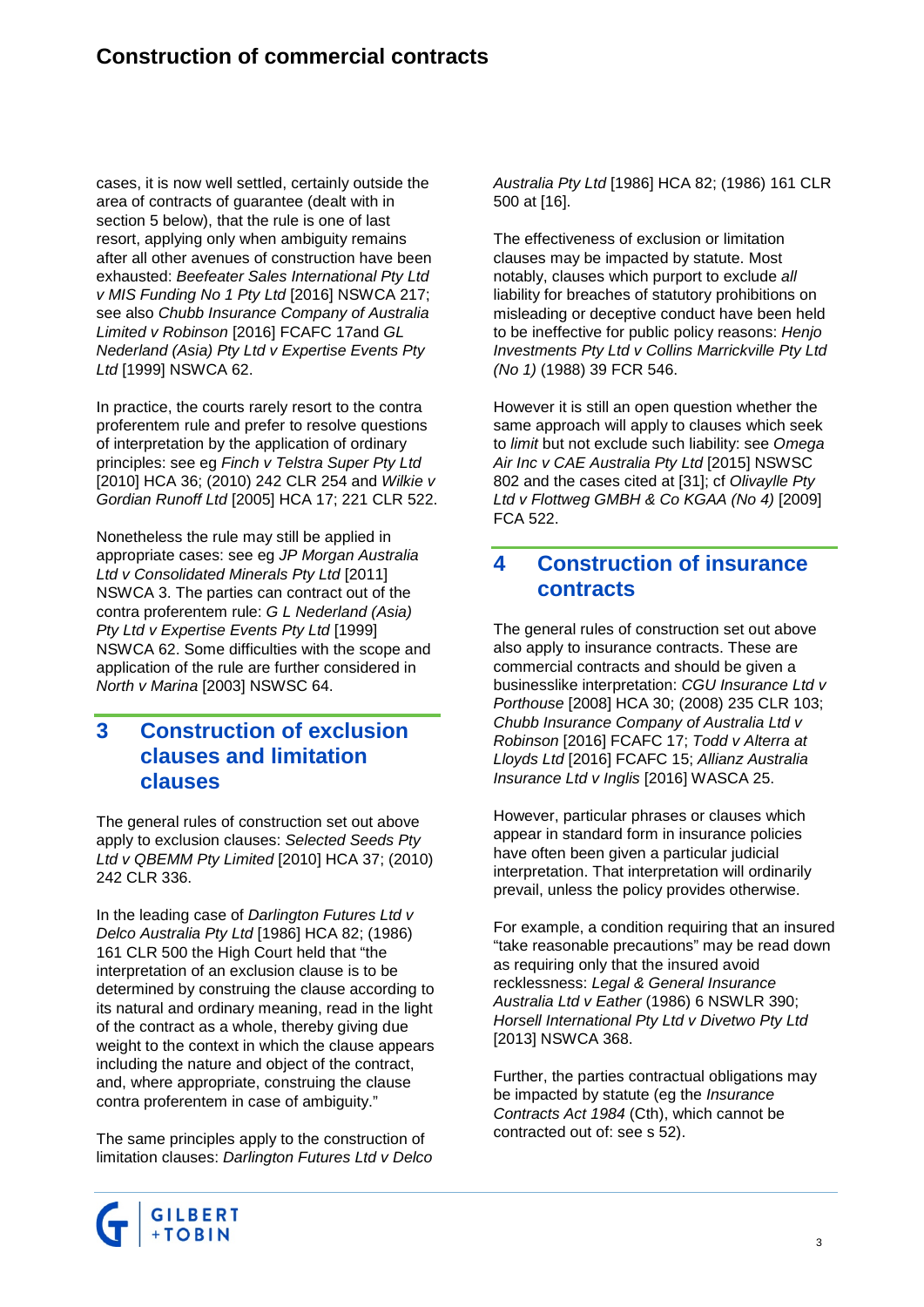#### **5 Strict construction of contracts of guarantee or indemnity**

An exception to the ordinary rules of contractual construction set out above applies in the case of contracts of guarantee or indemnity. It is a settled principle that these are strictly construed. This means that a doubt as to the construction of a provision in a contract of guarantee or indemnity should be resolved in favour of the surety or indemnifier: *Bofinger v Kingsway Group Limited* [2009] HCA 44; (2009) 239 CLR 269; *Ankar Pty Ltd v National Westminster Finance (Australia) Ltd* [1987] HCA 15; (1987) 162 CLR 549; *Andar Transport Pty Ltd v Brambles Ltd* [2004] HCA 28; (2004) 217 CLR 424.

While these principles apply to contracts of indemnity, they do not apply to contracts of indemnity *insurance*: *Todd v Alterra at Lloyds Ltd* [2016] FCAFC 15. As noted above, the general rules of construction apply to these contracts.

It is not entirely clear whether the rule of strict construction in relation to guarantees or indemnities reflects an elevation of the *contra proferentem* rule over the other rules of textbased and context-based construction, or whether it arises independently from the historical position of the surety as a vulnerable person: see *Todd v Alterra at Lloyds Ltd* [2016] FCAFC 15 at [34]. However the rule is firmly established by the High Court decisions cited above.

#### **6 Is there an "ambiguity gateway" to the admissibility of evidence of the surrounding circumstances?**

Although *Woodside* and earlier cases confirmed the admissibility of evidence of surrounding circumstances in court proceedings to determine a question of contractual interpretation, there remains an unresolved question as to whether there is a threshold hurdle to be mounted before recourse is available to such evidence.

Specifically, that hurdle concerns whether ambiguity must *first* be shown in a contract itself before a court can refer to evidence of the surrounding circumstances.

Intermediate courts of appeal have divided on this so-called "*ambiguity gateway*" issue post *Woodside* as follows:

- The NSW Court of Appeal and the Full Federal Court have held that ambiguity **is not** required before there is recourse to surrounding circumstances evidence: see eg *Mainteck Services Pty Ltd v Stein Heurtey SA* [2014] NSWCA 184, *Newey v Westpac Banking Corporation* [2014] NSWCA 319 and *Stratton Finance Pty Limited v Webb* [2014] FCAFC 110;
- The Full Court of the Supreme Court of South Australia has also held that evidence of surrounding circumstances is admissible without stating a gateway qualification (albeit that the issue was not specifically addressed): see *Pilton Holdings Pty Ltd v Essential Beauty Franchising (WA) Pty Ltd* [2015] SASCFC 88 at [65];
- By contrast, the WA Court of Appeal has held that ambiguity **is** required before there is recourse to surrounding circumstances: see eg *Technomin Australia Pty Ltd v Xstrata Nickel Australasia Operations Pty Ltd* [2014] WASCA 164 and *KWS Capital Pty Ltd v Love* [2015] WASCA 237; and
- The Queensland and Victorian Courts of Appeal have noted the disagreement at the intermediate appellate court level but expressed no view on it because they found that the contract in question was, in any event, ambiguous: see *Jakeman Constructions Pty Ltd v Boshoff* [2014] QCA 354; *Grocon Constructors (Victoria) Pty Ltd v APN DF2 Project 2 Pty Ltd* [2015] VSCA 190 and *Apple and Pear Australia Ltd v Pink Lady America LLC* [2016] VSCA 280.

Ultimately resolution of this issue is a matter for the High Court. In three separate joint judgments in *Mount Bruce*, the seven members of that Court acknowledged that the ambiguity gateway issue was what Bell and Gageler JJ described as an "*important question on which intermediate courts*